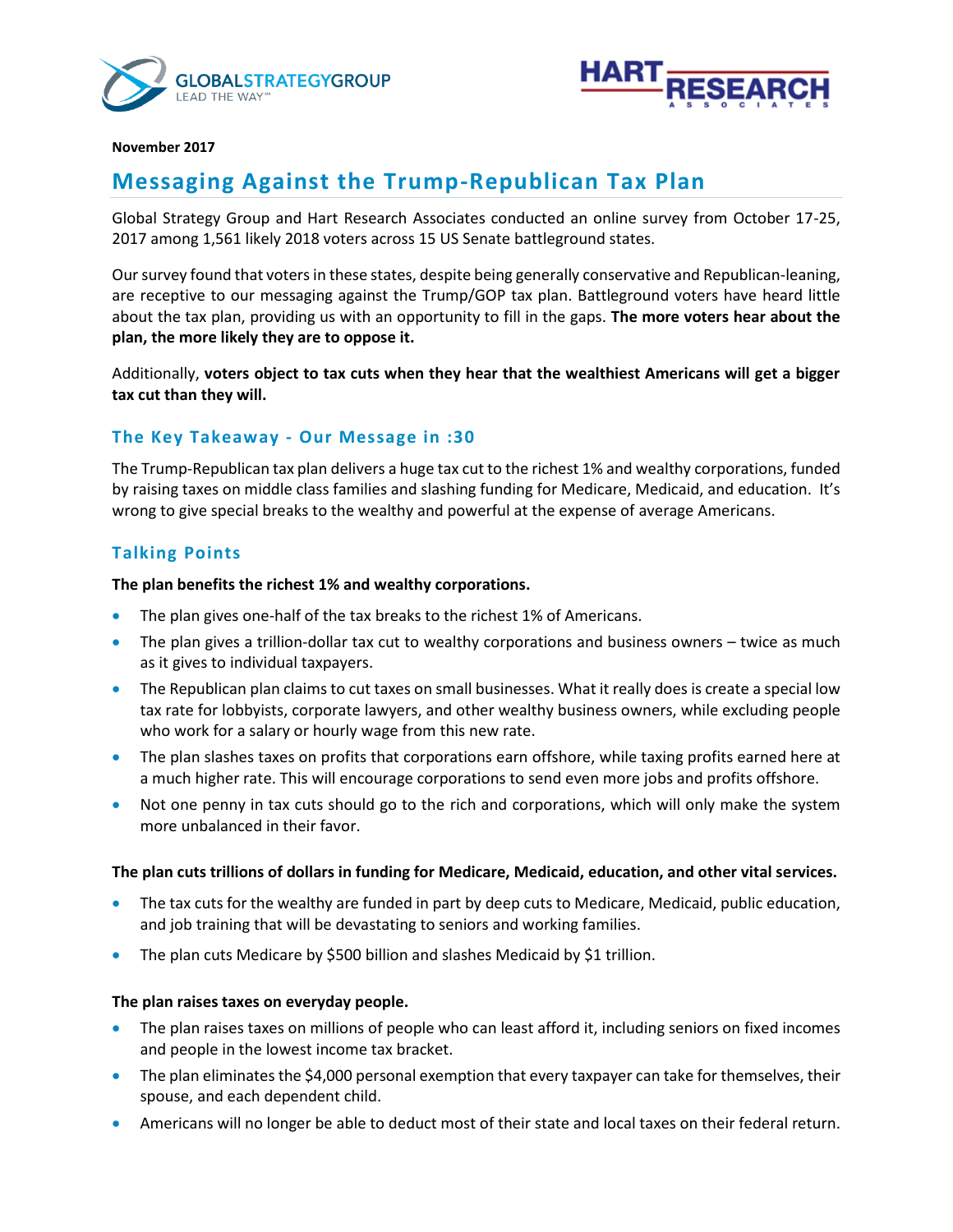## DON'T SAY DO SAY

| Tax reform<br>Tax cuts                                                                                                                                   | Tax plan                                                                                                                                                                                                                                                                 |
|----------------------------------------------------------------------------------------------------------------------------------------------------------|--------------------------------------------------------------------------------------------------------------------------------------------------------------------------------------------------------------------------------------------------------------------------|
| Republicans are trying to push through a tax<br>plan along partisan lines and behind closed<br>doors                                                     | Republicans in Congress are trying to push through a<br>tax plan that will hurt everyday people                                                                                                                                                                          |
| The plan lowers the top individual tax rate,<br>eliminates the Alternative Minimum Tax,<br>eliminates the estate tax, and cuts the<br>corporate tax rate | The plan gives half of the total tax cut to the<br>wealthiest 1% of taxpayers                                                                                                                                                                                            |
| The plan gives tax cuts to the wealthy                                                                                                                   | The plan gives tax cuts to millionaires and billionaires<br>The plan gives tax cuts to the richest 1% of Americans                                                                                                                                                       |
| The plan gives a tax cut to small businesses                                                                                                             | The plan's small business tax cut is fake. It actually<br>creates a special low tax rate for the richest 1% of<br>businesses, allowing lobbyists, corporate lawyers, and<br>wealthy business owners to pay a special new rate<br>that working people aren't eligible for |
| Corporations don't pay their fair share                                                                                                                  | Wealthy corporations don't pay their fair share                                                                                                                                                                                                                          |
| Make the wealthy and corporations pay<br>more in taxes                                                                                                   | Make sure the wealthy and corporations pay their fair<br>share in taxes                                                                                                                                                                                                  |
| The plan repeals the estate tax                                                                                                                          | The plan repeals the estate tax on inheritances over<br>\$11 million                                                                                                                                                                                                     |